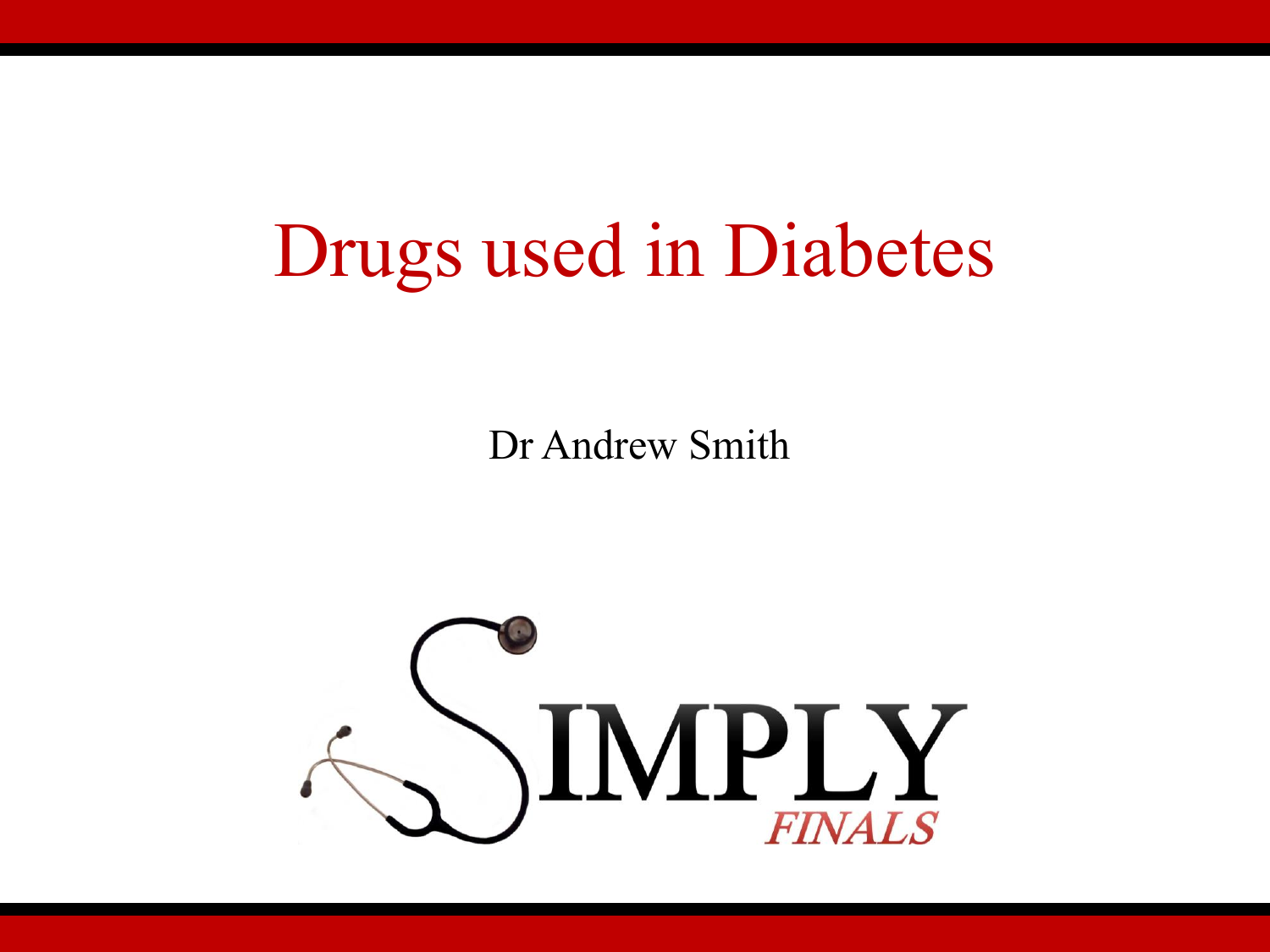#### Plan

- Introduction
- Insulin Sensitising Drugs:
	- Metformin
	- Glitazones
- Insulin Secretagogues:
	- Sulphonylureas
	- Meglitinides
- Others:
	- Acarbose
	- Incretins
	- Amylin Analogues
	- Damaglifozin
- Drug Choice
- Insulin Types and Regimes
- Summary



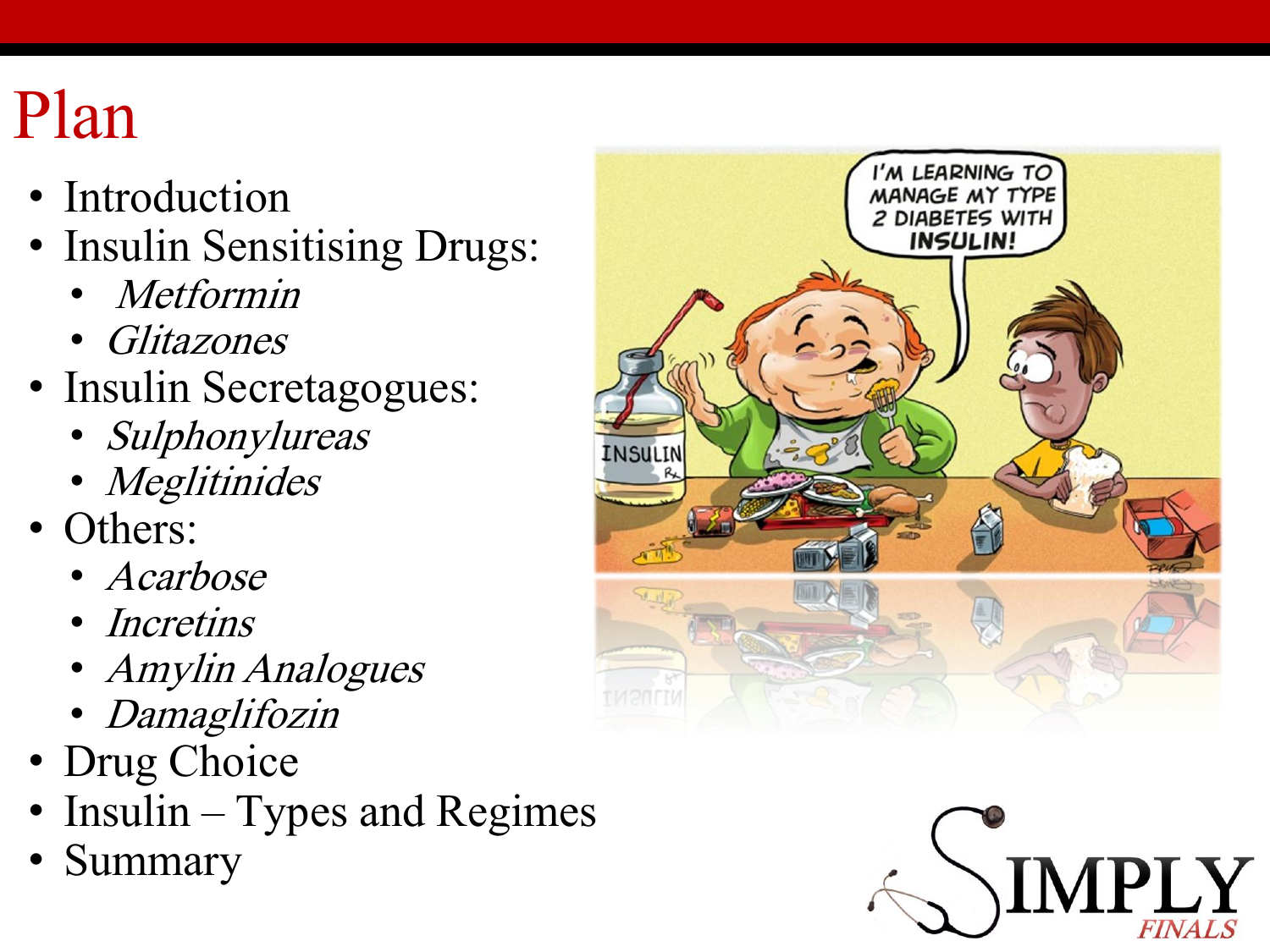#### Diabetes

- It is estimated that around 4.5% of the UK population has diabetes.
- The two major types are:
	- Type 1 Diabetes (10%)
		- Pancreatic β-cell destruction  $\rightarrow$  insulin deficiency
	- Type 2 Diabetes (90%)
		- Relative insulin deficiency and peripheral insulin resistance
	- Other types include gestational diabetes and pancreatic disease (e.g. Cystic fibrosis)
- The type is important as it will influence treatment options; i.e. There's no point giving an insulin sensitising or secreting agent if there is no residual insulin!
- There are a myriad of short and long term sequelae of diabetes which means good control is crucial.

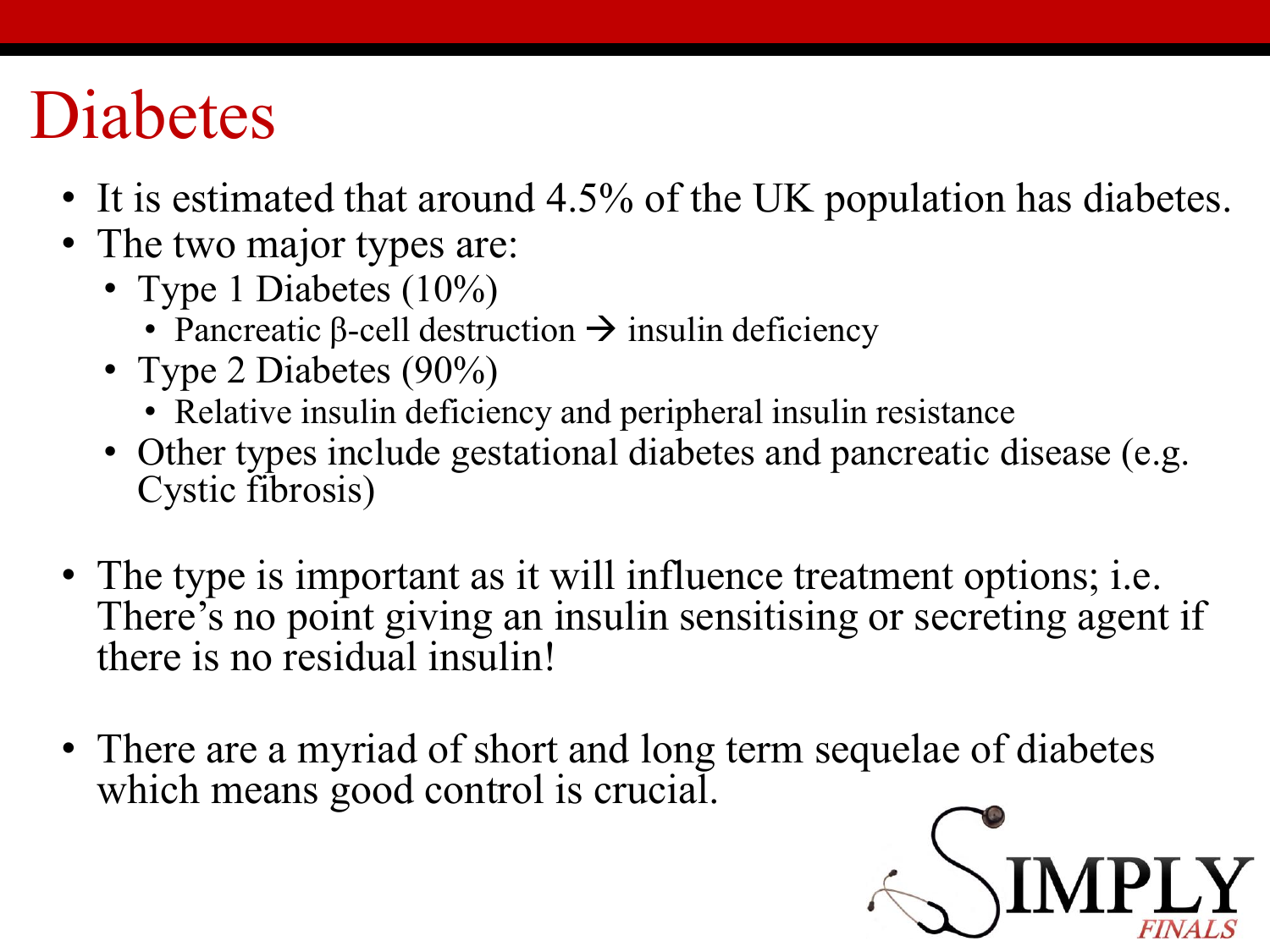# Insulin Sensitising Drugs - Metformin

- The only licensed biguanide
- It inhibits hepatic gluconeogenesis.
- Increases peripheral glucose uptake by sensitising the insulin receptors.
- Alters the intestinal absorption of glucose.
- Usual dose: Titrate up from 500mg od to maximum of 1g bd.
- Is safe in pregnancy and breastfeeding.



Adapted with permission from Bailey CJ, Feher MD, Therapies for Diabetes, Sherborne Gibbs, Birmingham UK, 2004

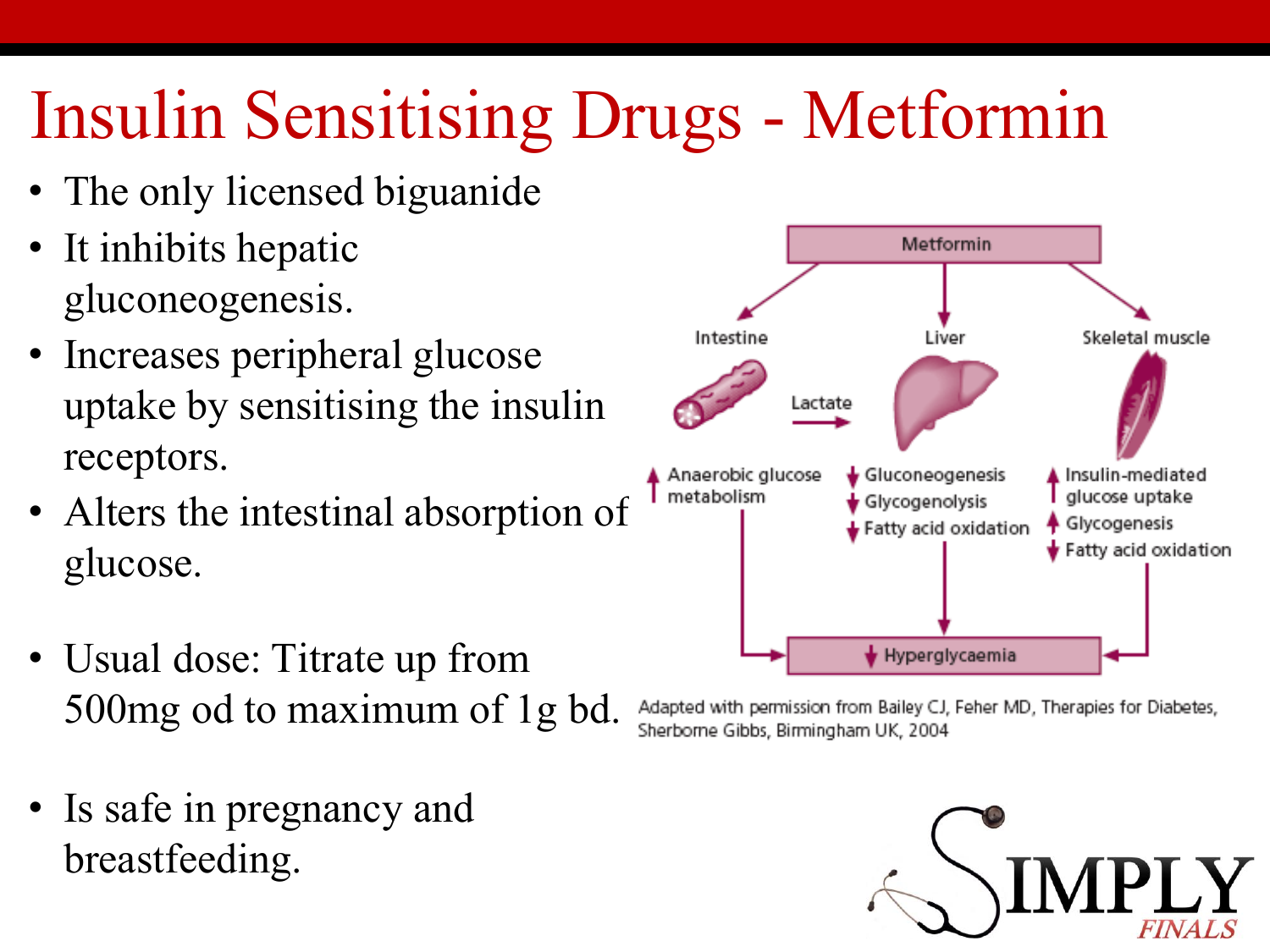# Insulin Sensitising Drugs - Metformin

#### Side-effects:

- Most side-effects are gastrointestinal e.g. diarrhoea, nausea, vomiting, taste-disturbance, flatulence.
- It does not increase insulin secretion so does not cause hypoglycaemia by itself.
- It predisposes to lactic acidosis (rare) due to its inhibition of gluconeogenesis (which utilises lactate).
	- Most vulnerable patients have pre-existing renal and/or liver failure.
	- Metformin should be stopped for 48 hours when iodinated contrast media is used.

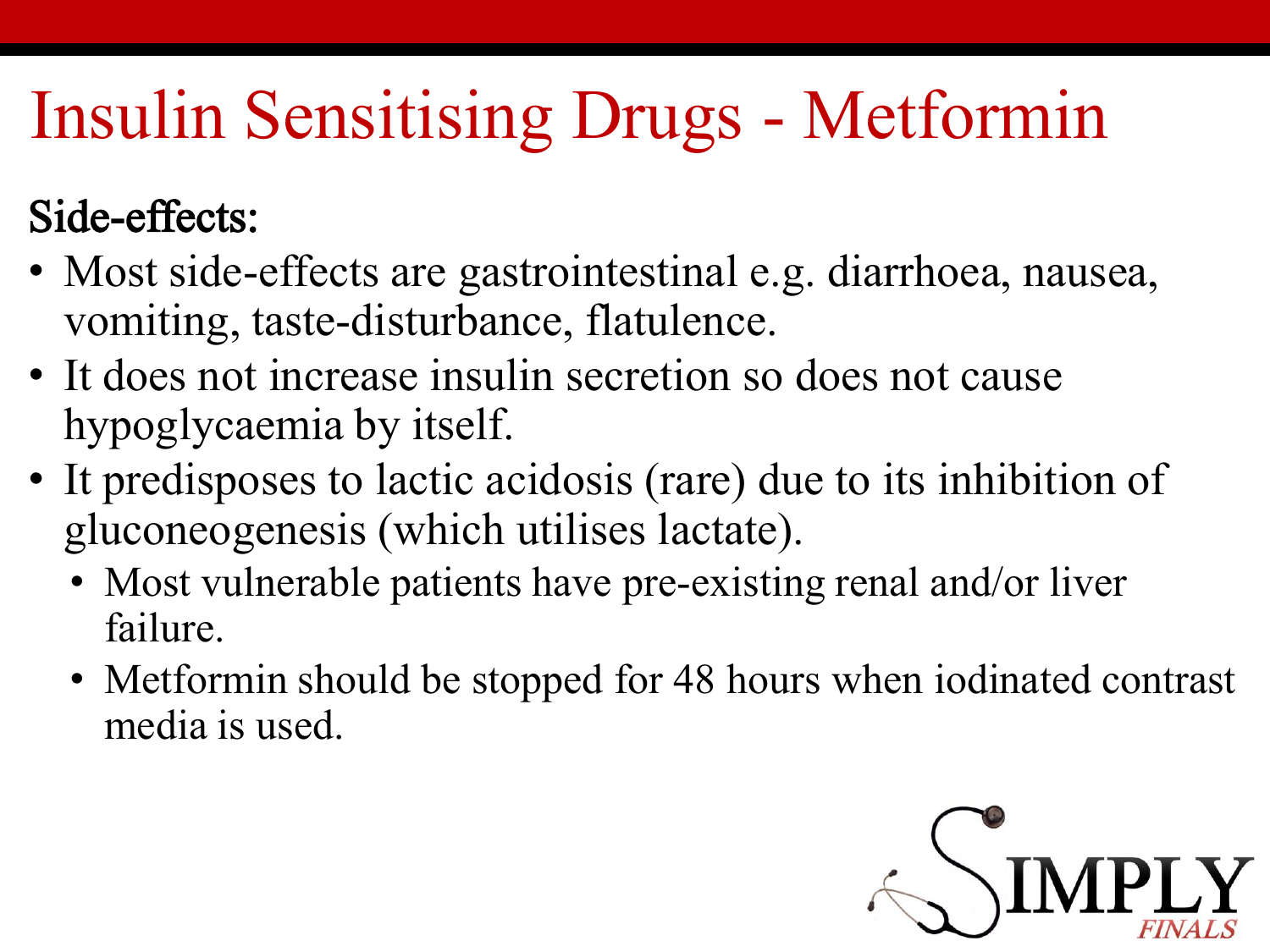## Insulin Sensitising Drugs - Pioglitazone

- Is a thiazolidinedione drugs (use of rosiglitazone has been suspended).
- Increases peripheral glucose uptake by altering gene transcription.
- Dose: 15-30mg od, up to max of 45mg od
- It should be avoided in pregnancy and breastfeeding.
- Liver function should be monitored.
- Has been shown to increase rate of heart failure and bladder cancer.

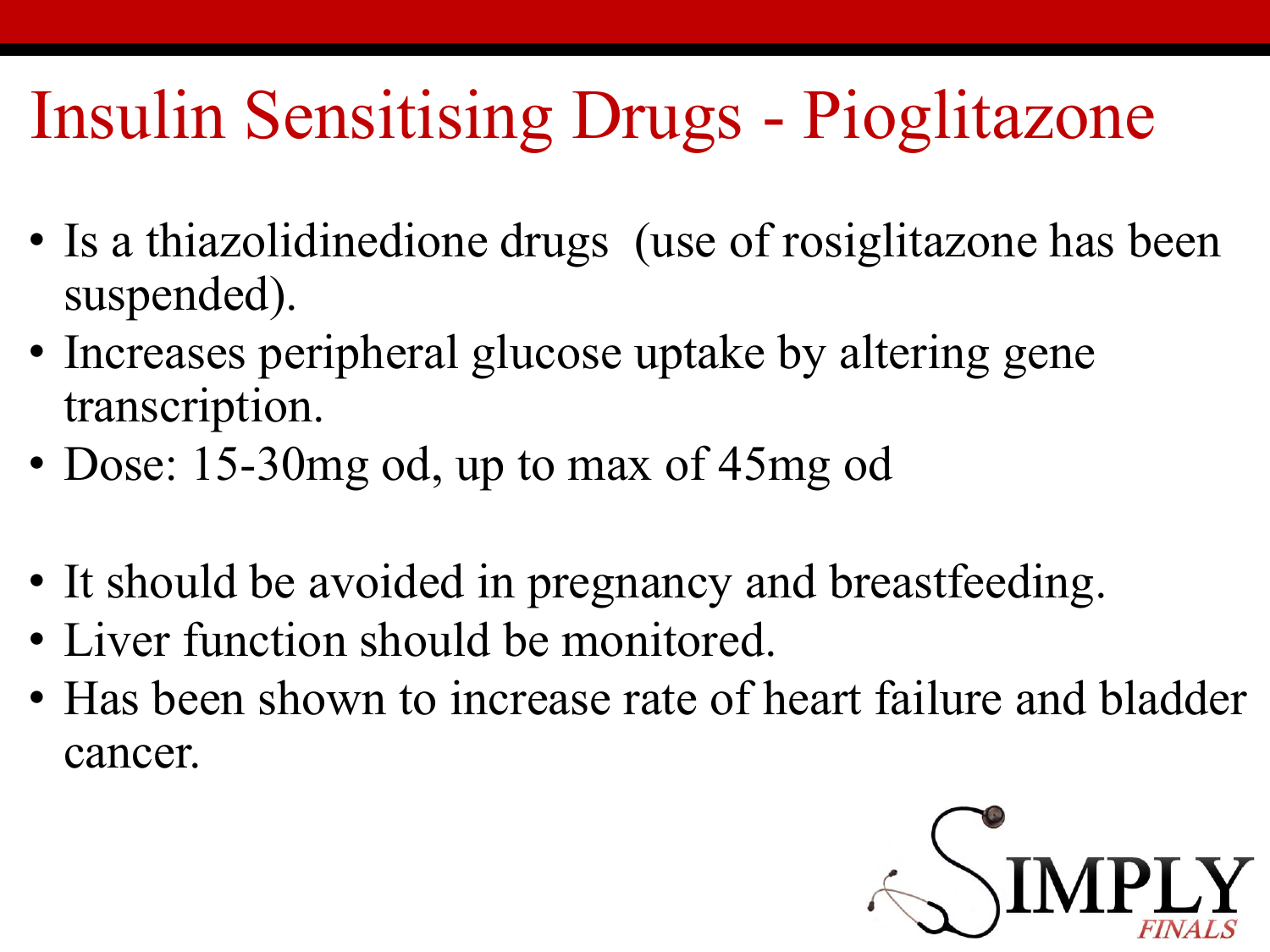# Insulin Secretagogues - Sulphonylureas

- Stimulate insulin release from the Pancreatic β-cells by binding to ATP-dependent K channels.
- Reduce both fasting and post-prandial glucose

#### Examples include:

- Gliclazide (initially 40-80mg at breakfast up to a max of 320mg in split doses)
- Tolbutamide (0.5-1.5mg divided) doses after meals)
- Glibenclamide (longer acting 5mg with breakfast up to max of 15mg)

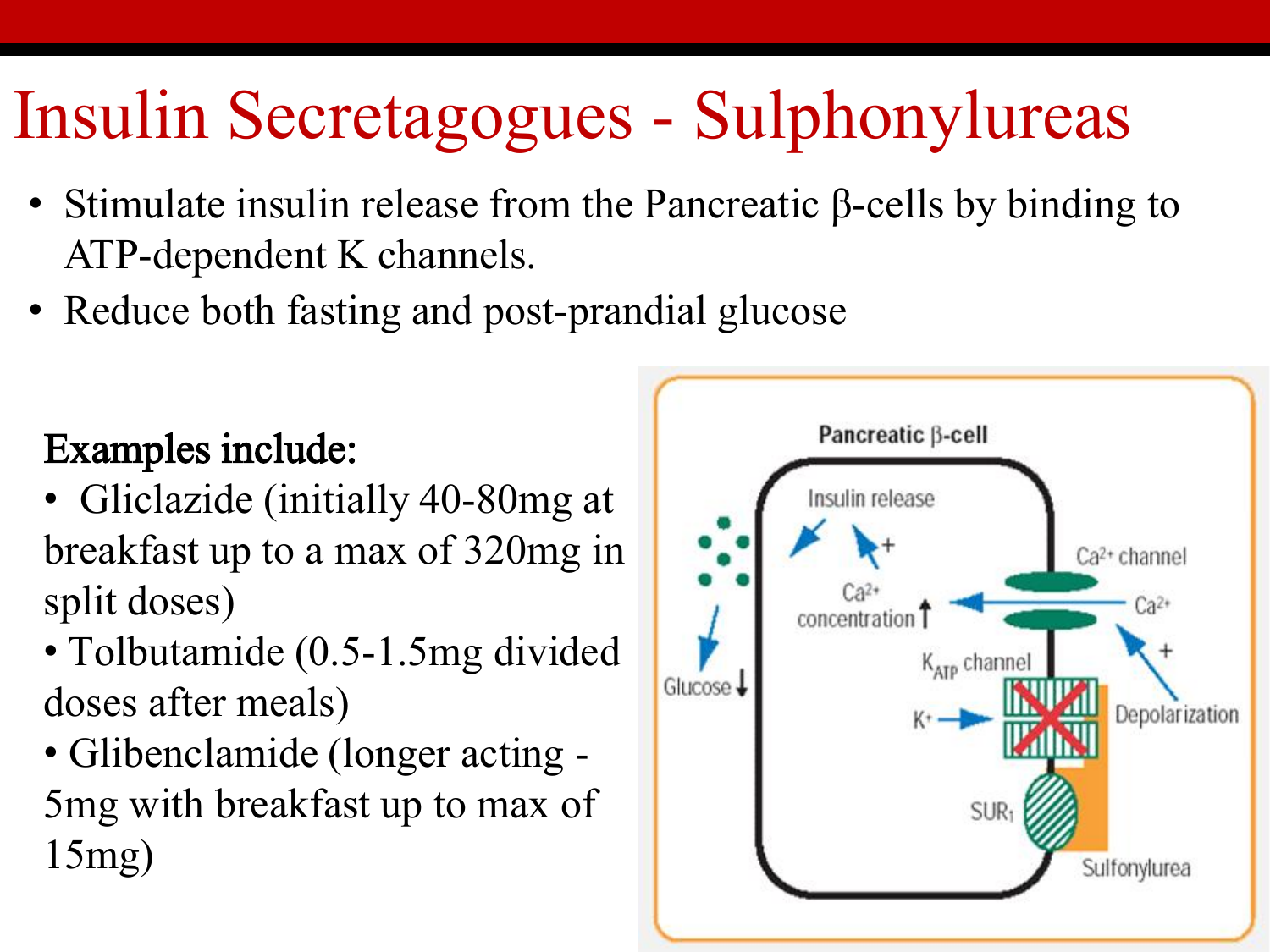# Insulin Secretagogues - Sulphonylureas

Side effects:

- Weight gain (due to anabolic effects of insulin).
- Gastrointestinal e.g. Nausea, vomiting, diarrhoea, constipation.
- They can cause hypoglycaemia (increased risk in hepatic and renal failure).
- Blood disorders are rare but can occur.
- Should be avoided in pregnancy and breastfeeding.

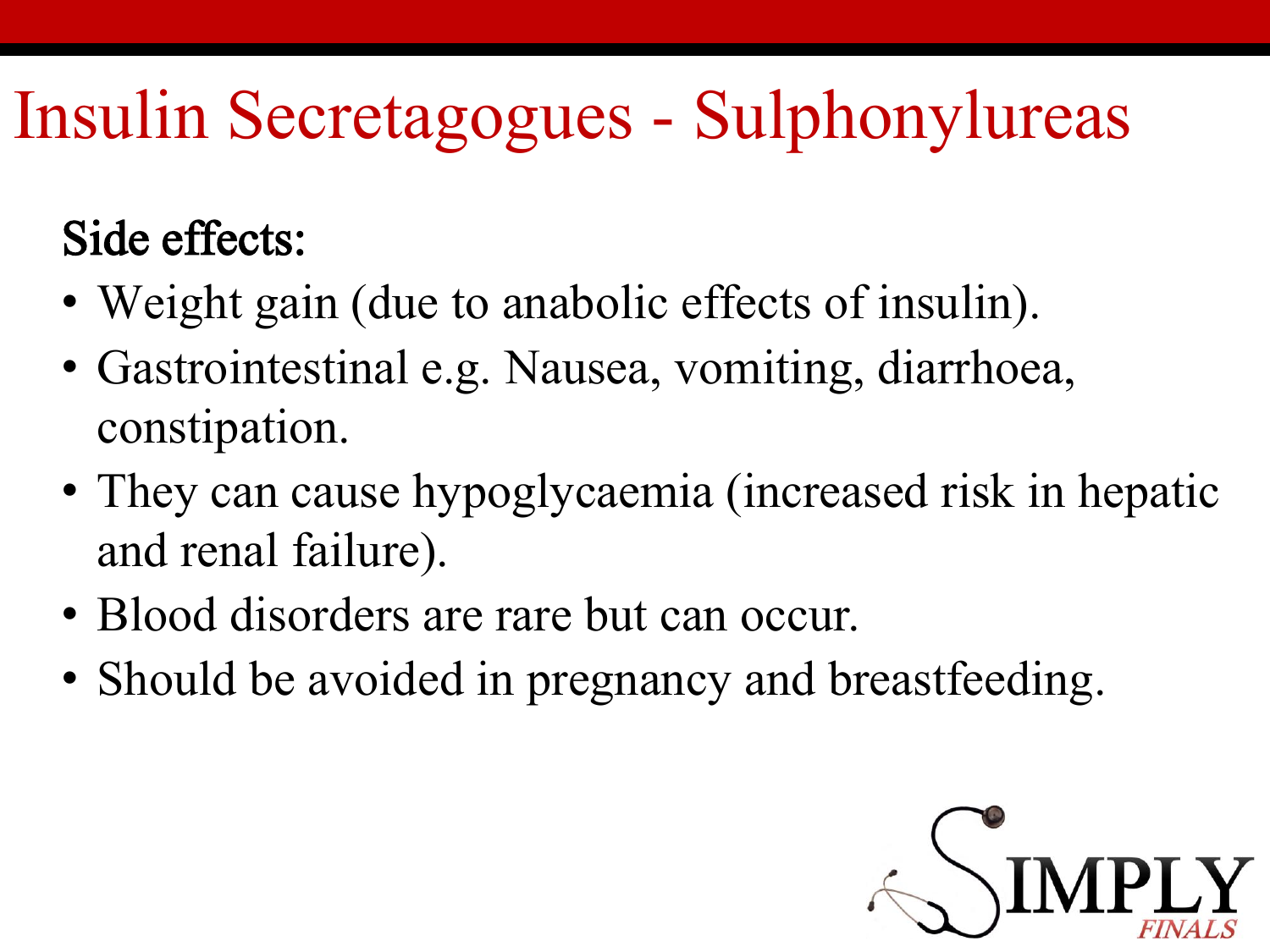## Insulin Secretagogues - Meglitinides

• Similar mechanism of action as sulphonylureas but shorter half life – should be given before meals.

#### Examples:

- Repaglinide (500µg up to 16mg in split doses)
- Nateglinide (60mg tds up to 180mg tds)

#### Side effects

- Weight gain and hypoglycaemia.
- Should be avoided in liver disease, breast-feeding and pregnancy.

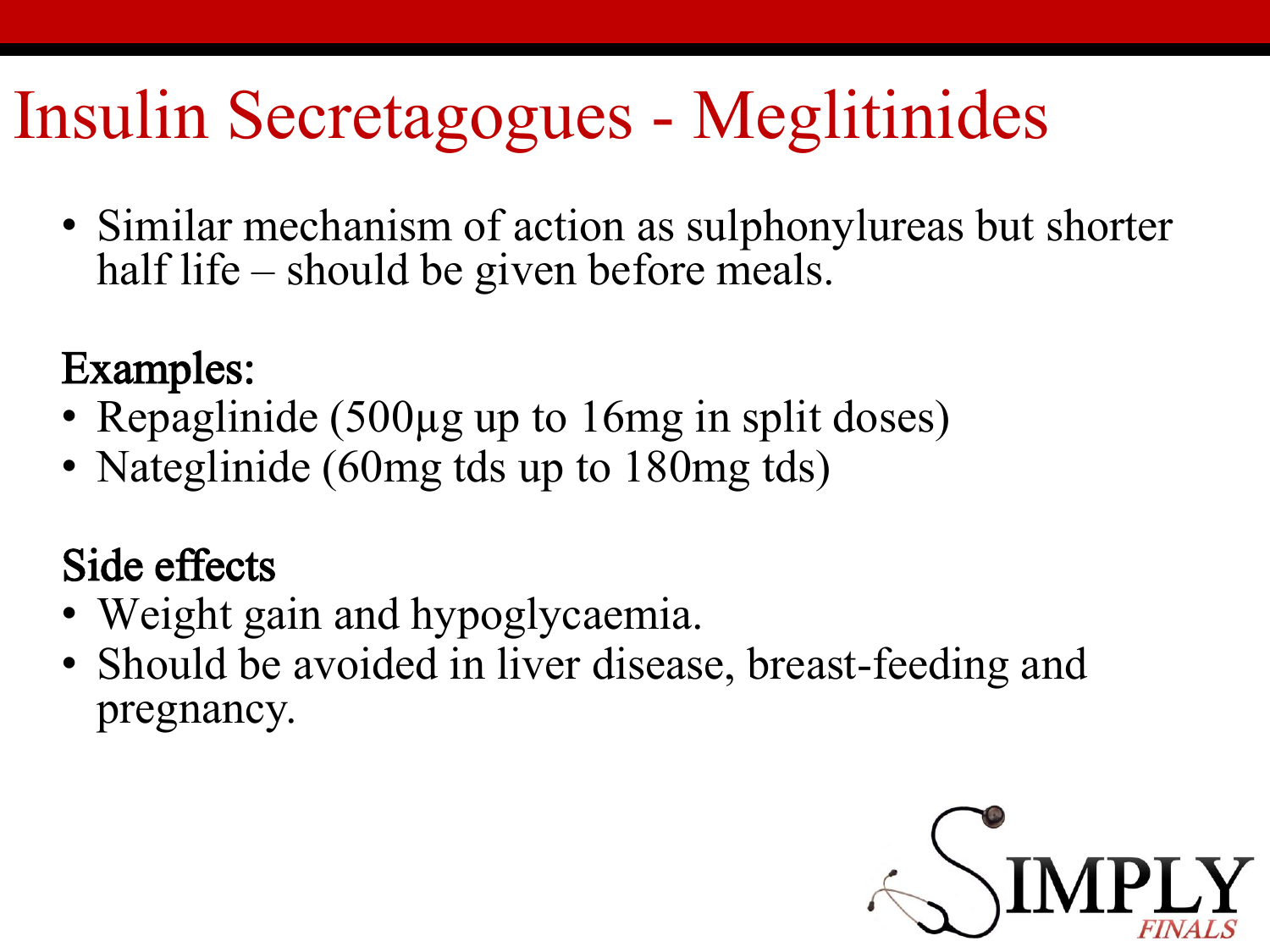#### Other Anti-Diabetic Agents - Acarbose

- An α-glucosidase inhibitor (50mg od up to 200mg)
- Decreases intestinal absorption of carbohydrates by inhibiting their digestion – must be taken with food.
- **Side effects:** bloating and diarrhoea.
- Avoid in hepatic and renal failure, previous intestinal disease/surgery, pregnancy and breastfeeding.

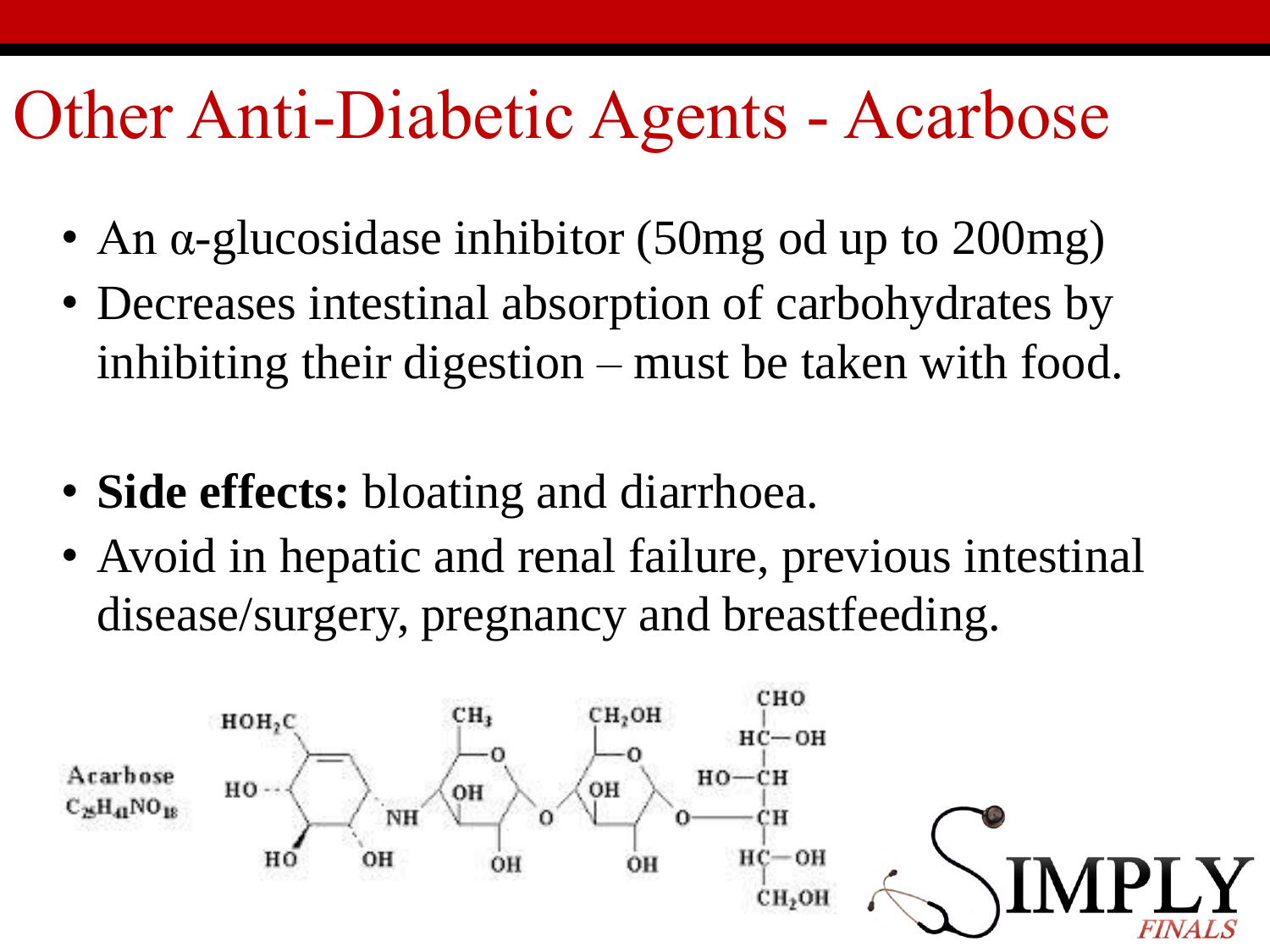## Other Anti-Diabetic Agents - Incretins

#### Glucagon-like peptide 1 (GLP-1) analogues

- Increase insulin secretion, suppress glucagon secretion and slows gastric emptying.
- Examples are Exenatide (sub-cut 5µg bd up to 10µg bd) and Liraglutide (0.6mg od, up to 1.8mg)
- They do increase weight-loss.
- Side-effects: persistent nausea, pancreatitis.
- Caution in renal and hepatic disease. Avoid in pregnancy and breast-feeding.

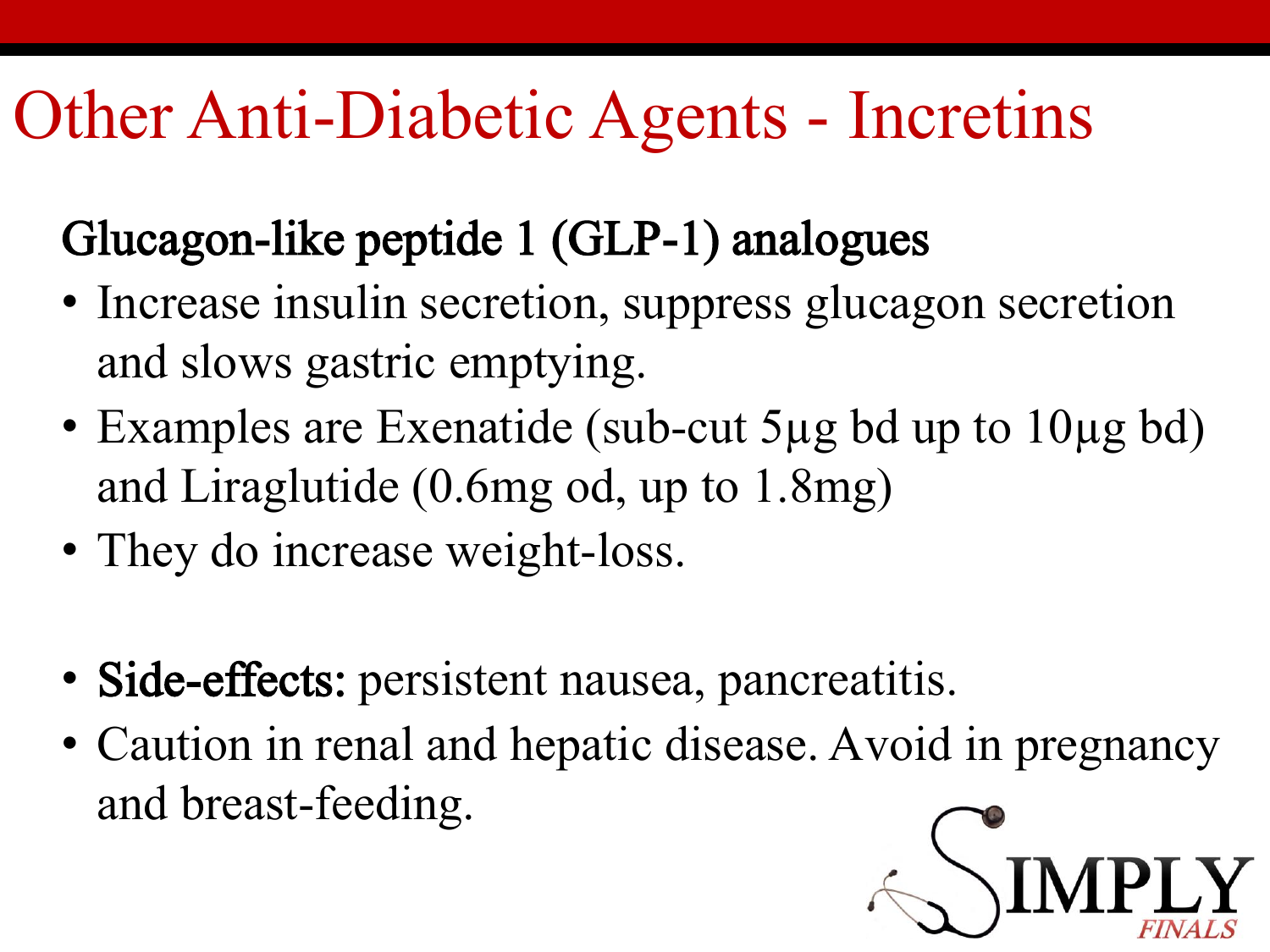#### Other Anti-Diabetic Agents - Incretins

#### Dipeptidyl peptidase (DPP)-4 Inhibitors

- DPP-4 inhibits GLP-1 and GIP, therefore, by inhibiting it, these drugs increase insulin secretion and lower glucagon
- Examples include Saxagliptin (5mg od) and Sitagliptin (100mg od)

#### Side-effects

- Gastrointestinal disturbances, peripheral oedema, Upper Respiratory infections, dyslipodaemia, hypersensitivity reactions
- Use with caution in hepatic and renal disease. Avoid in pregnancy and breast-feeding

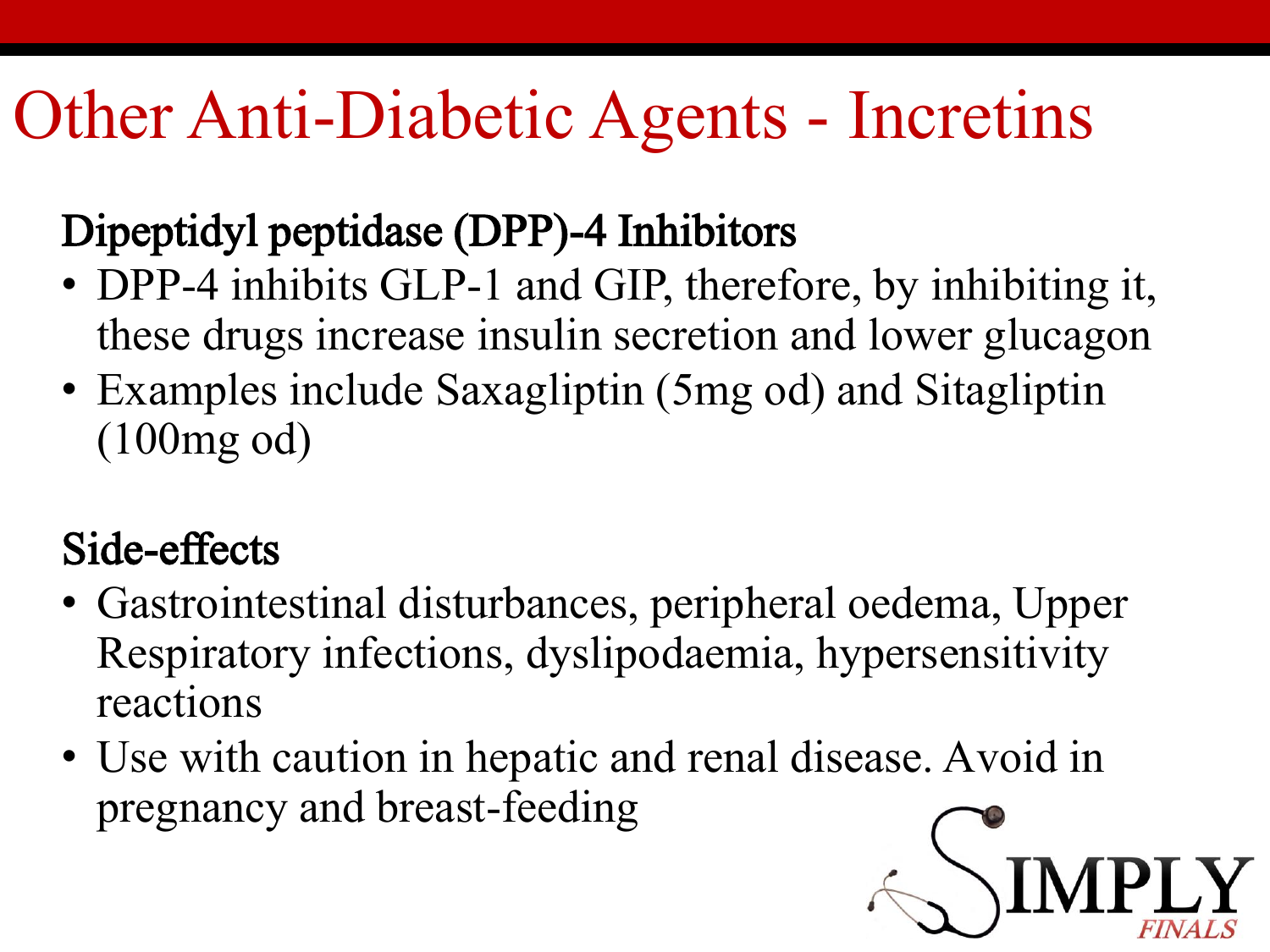

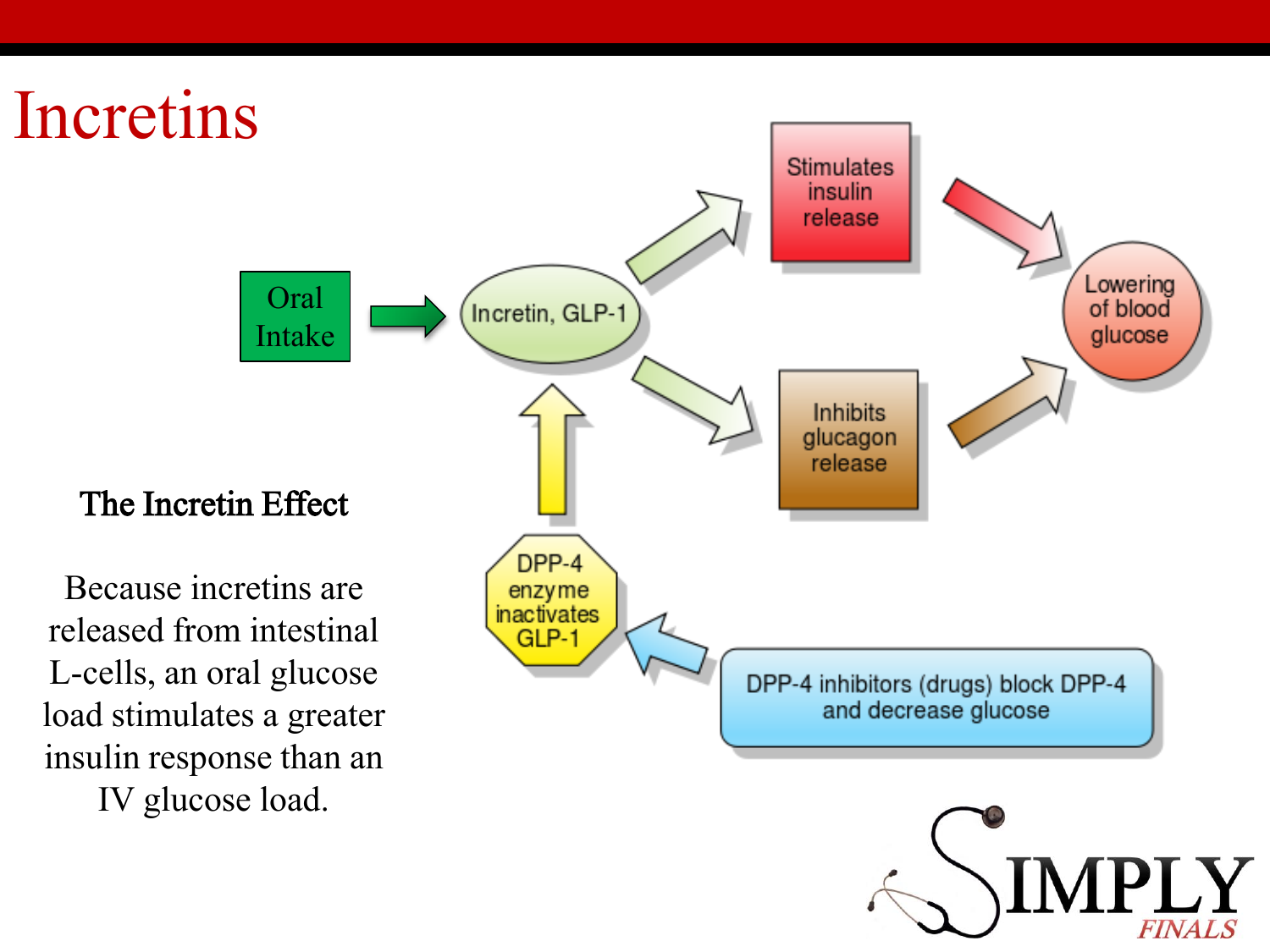#### Other Anti-Diabetic Agents

- Amylin Analogues, e.g. Pramlintide (sub-cut 15µg up to 60µg), decreases gastric empting, suppresses glucagon secretion and decreases appetite. Amylin is normally secreted along with insulin.
- **Damaglifozin** (10mg od) reversibly inhibits sodiumglucose contransporter-2 in the renal proximal convuluted tubule to reduce glucose reabsorption and increase urinary glucose excretion.

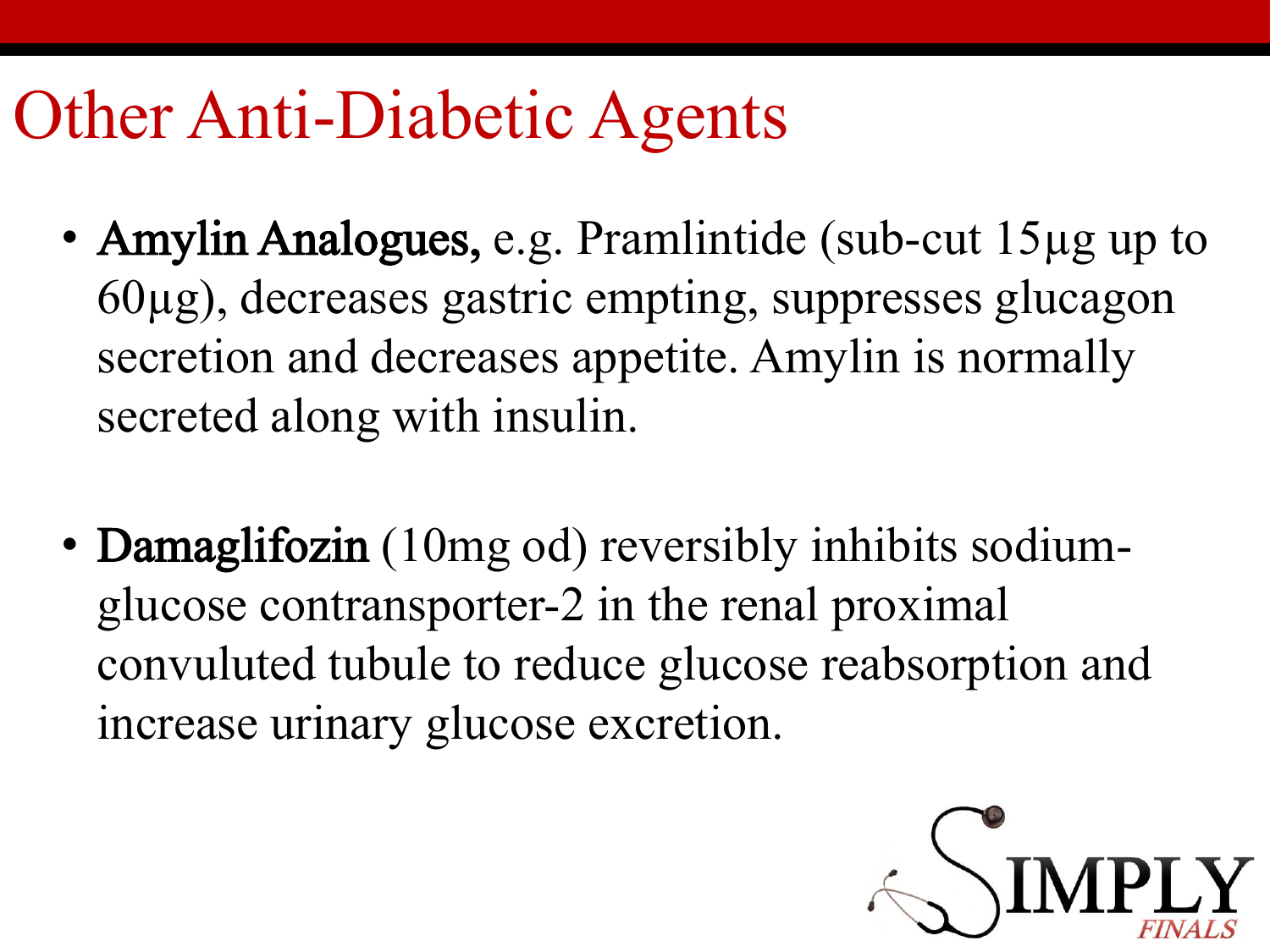# Choice of Drug

- Metformin is the first line agent especially in the overweight.
- If not overweight or metformin not tolerated, a sulphonylurea is used.
- If monotherapy does not reach adequate control, metformin and a sulphonylurea together are used.
- Other agents can then be added in if various NICE criteria are met.
- If these treatments fail, use of Insulin must be considered.

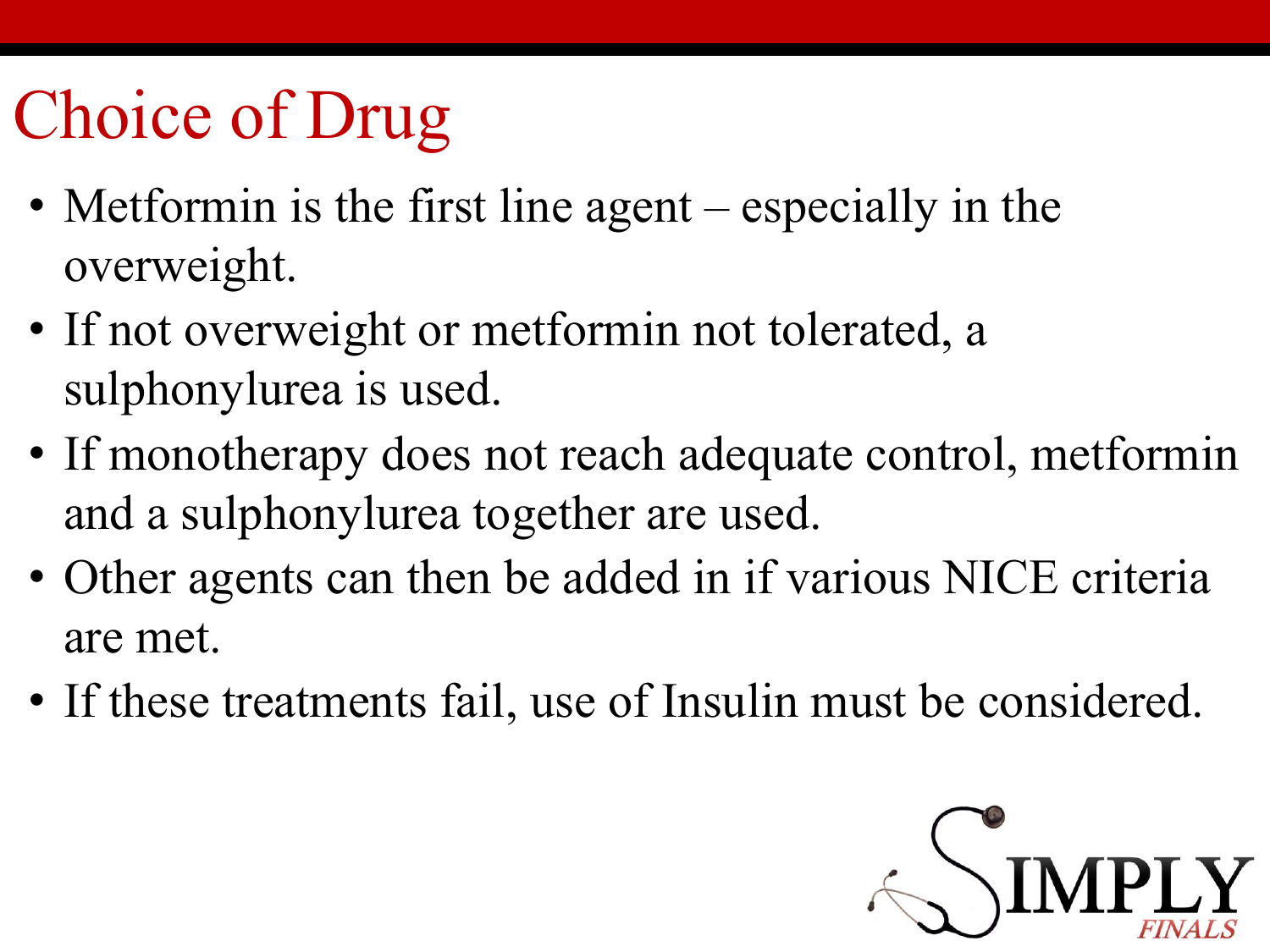#### Insulin

- Only treatment choice in Type 1 diabetes. Used in Type 2 once failure of oral hypoglycaemics occurs.
- Is mostly human insulin (rather than animal) and divided into 3 broad categories:
	- Rapid/Short acting
	- Intermediate acting
	- Long acting
- Recombinant Insulin analogues are also available. Denoted by an  $*$  in the following slides.



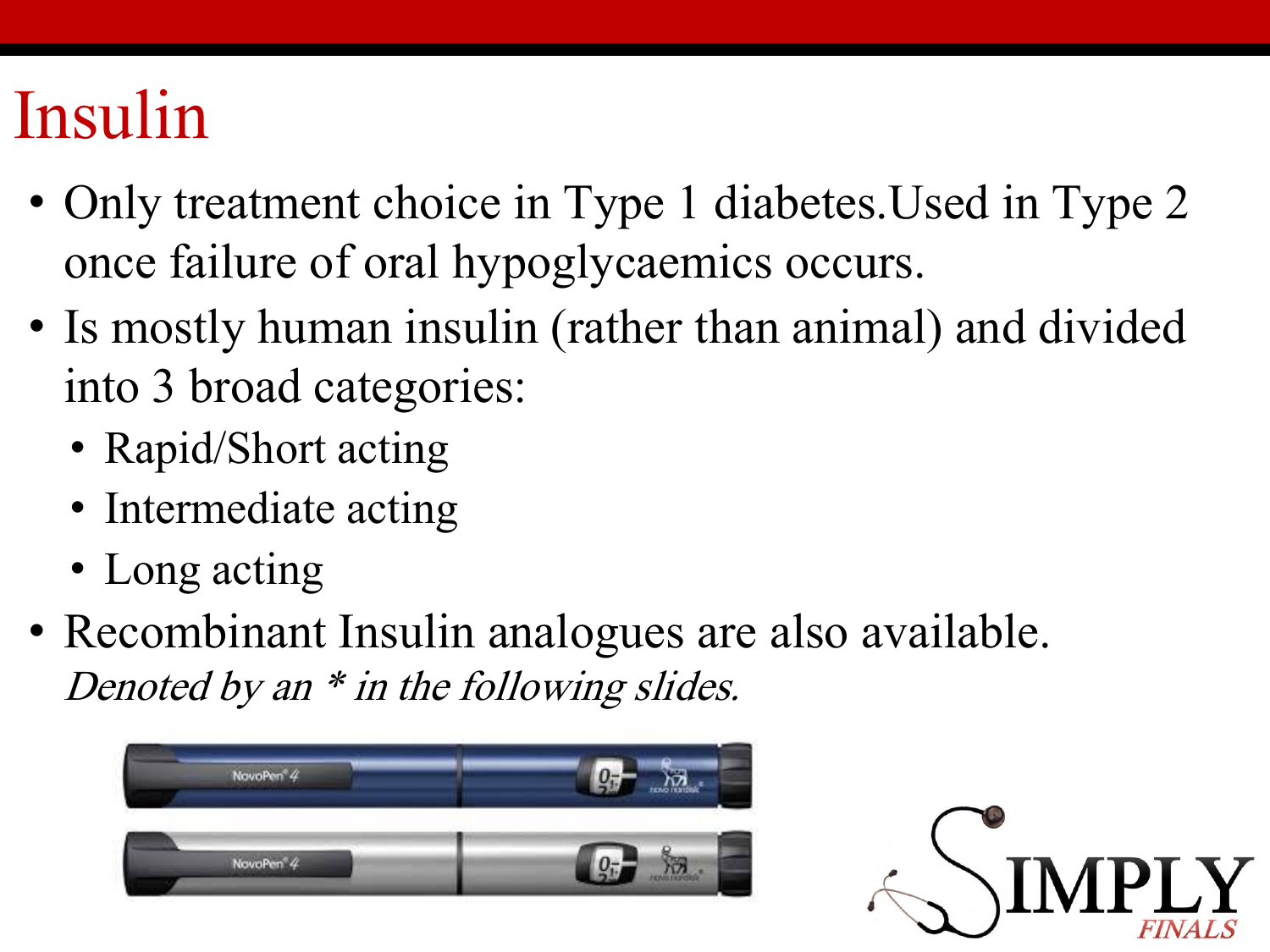# Short Acting Insulins

Rapid/Short Acting:

- \*Insulin Aspart (NovoRapid)\* onset 5-15 minutes, peak 45-75 minutes duration 2-4 hours
- Soluble Insulin (Actrapid) onset 30-60 minutes, peak 2-4 hours, duration 8 hours
- Can be given subcutaneously, intramuscularly and intravascularly
- They are typically used to control meal-time surges and in continuous insulin infusions.
- The insulin analogues have a more rapid onset and short half-life.
- Biphasic insulins are a mixture of a rapid/short acting insulin with an intermediate insulin, so they can be given together.



\*Recombinant Insulin Analogue\*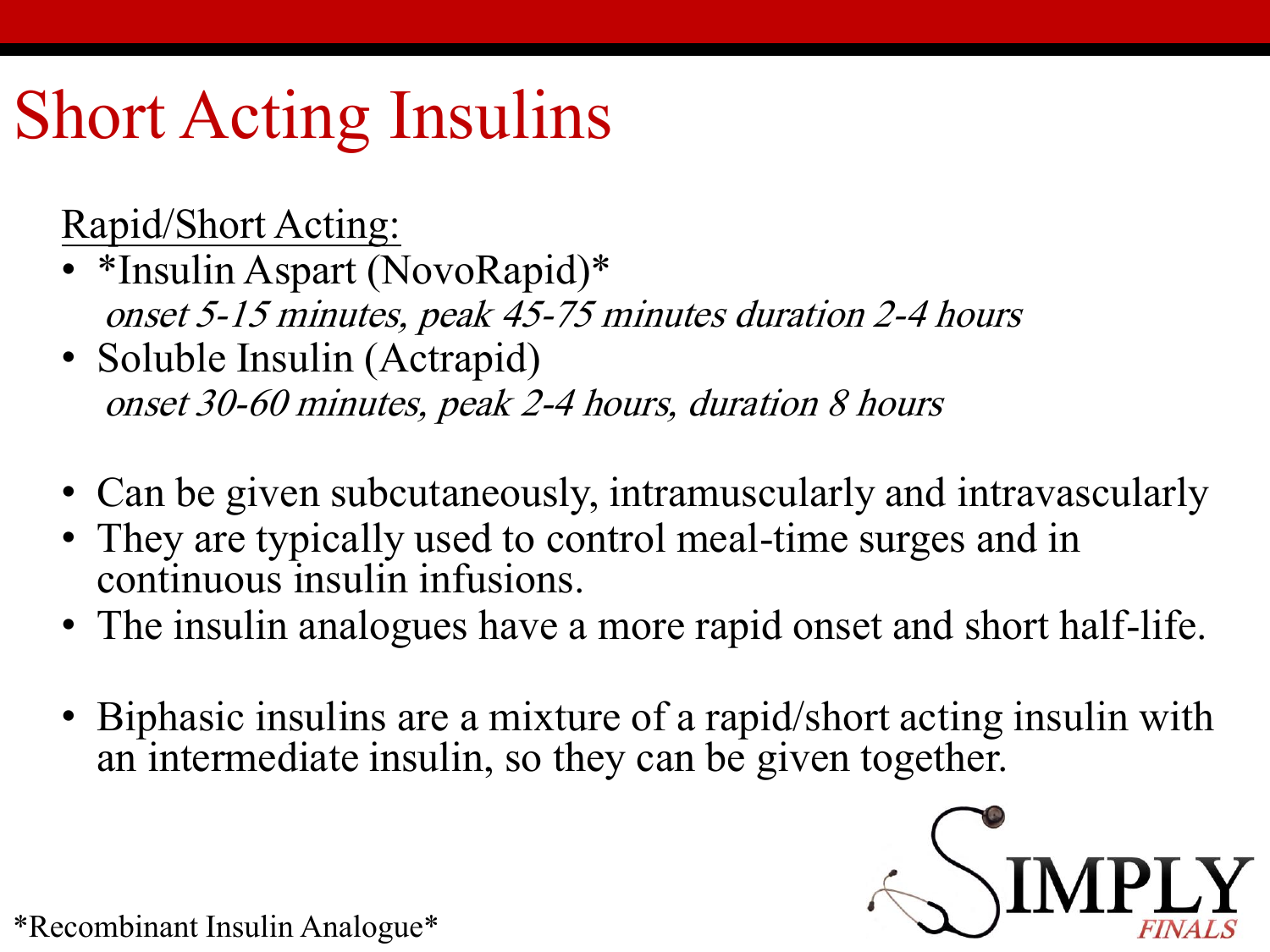# Intermediate and Long-Acting Insulins

Intermediate Acting:

• Isophane (Humulin I) – onset 1-2h, peak 2-8h, duration 18-20h

Long Acting:

- Insulin Zinc *onset 2-4h, peak 6-16h, duration 20-24h*
- \*Insulin Detemir (Levemir)\* onset 2h, no peak, duration 6-20h
- \*Insulin Glargine (Lantus)\* onset 2-4h, no peak, duration 20h
- Absorption is prolonged by binding to other molecules such as zinc.
- Only given by SC.
- Used to provide steady background insulin levels durations vary slightly (see above).
- The insulin analogues have a smoother action profile.



\*Recombinant Insulin Analogue\*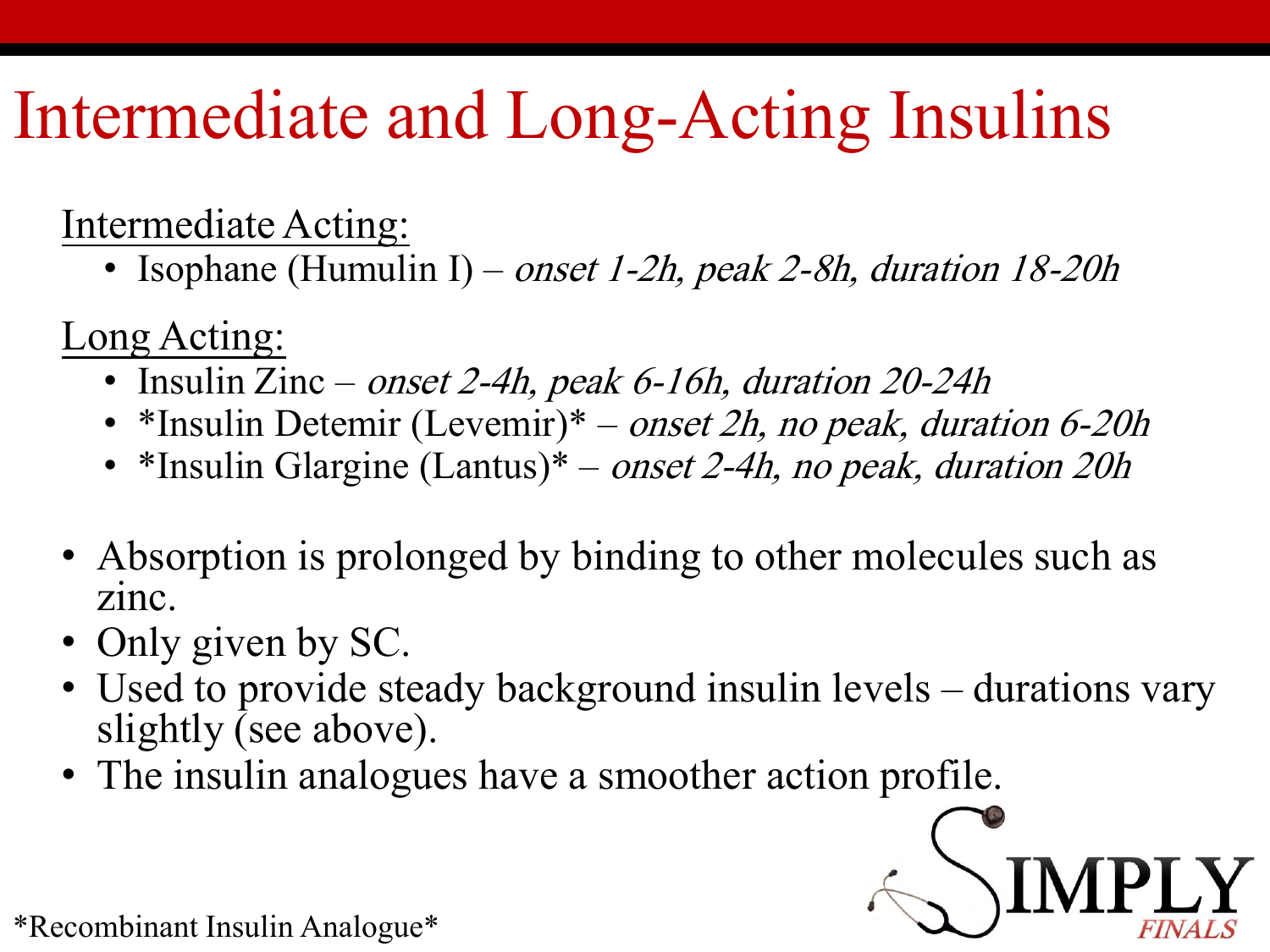# Typical Insulin Regimes





#### Basal-Bolus

- 3 x rapid/short acting insulins given before mealtimes with a long acting given at night.
- Allows more flexibility of timing and quantity of food.
- Does involve 4 injections daily.

#### Biphasic

- 2 injections a a of a premixed rapid/short and intermediate insulin.
- Less flexibility and quality of glucose control, but more convenient.

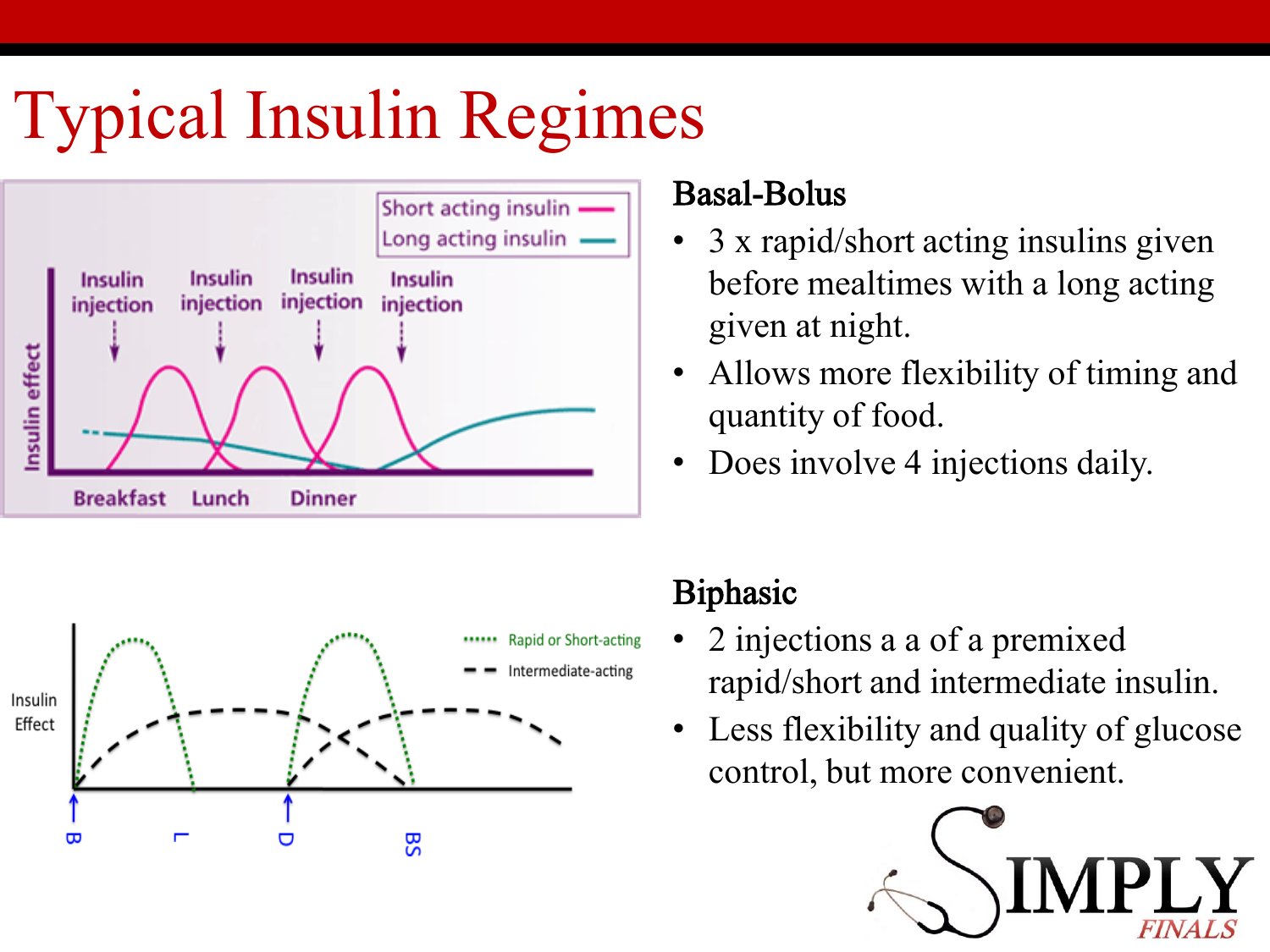## Other Insulin Regimens

- Single dose long acting most commonly combined with oral hypoglycaemics or in the conversion of Type 2 diabetics onto a full insulin regimen.
- Continuous SC infusion A portable device which provides a continual basal dose of insulin. Boluses can be given by pressing a button. Requires frequent glucose monitoring.
- Insulin Sliding Scale Variable IV infusion used in hospitals during critical illness or periods of fasting



Parents who got insulin pump tattoos so their diabetic child wouldn't feel different

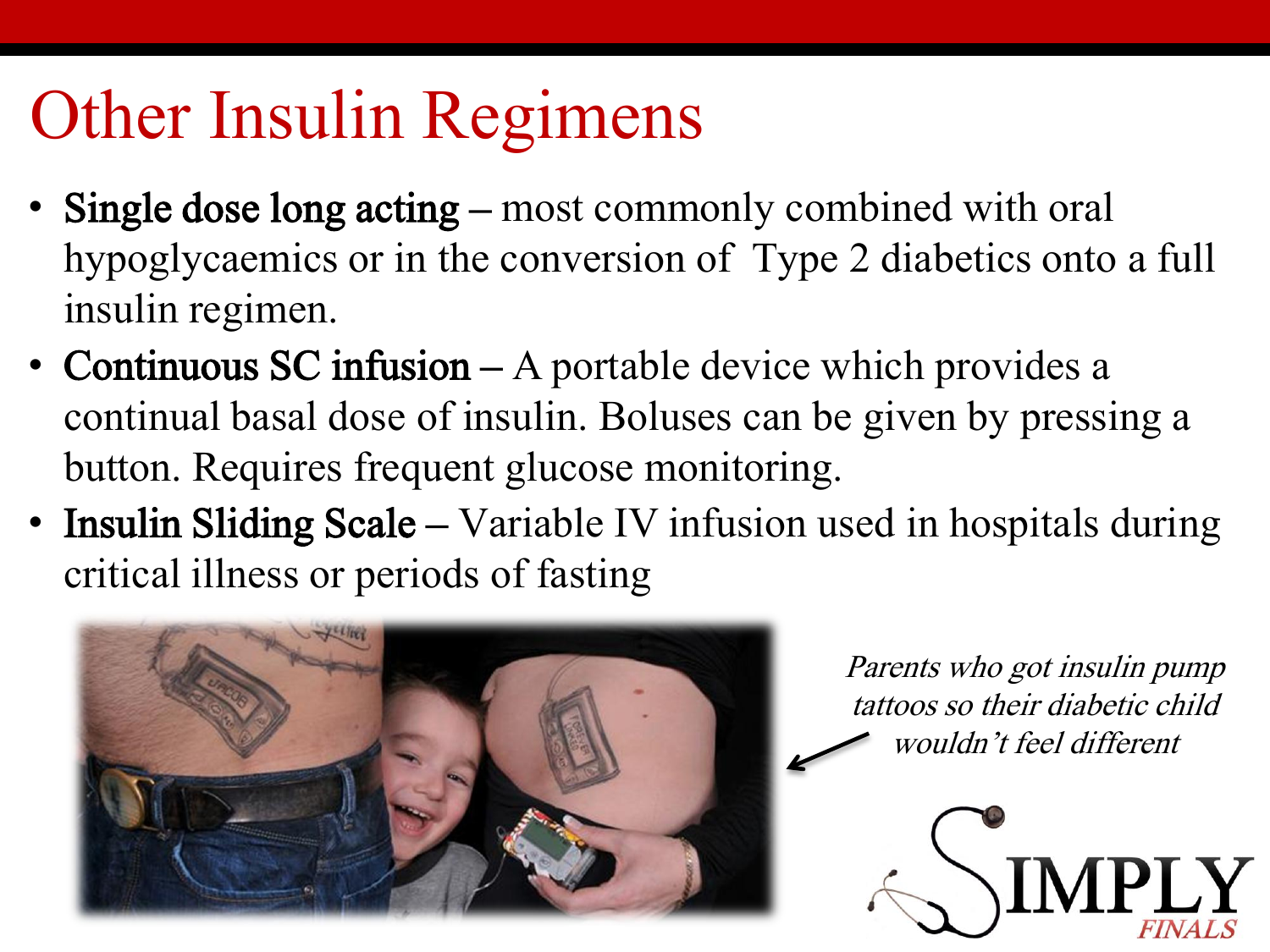#### Side effects of Insulin

- Hypoglycaemia (patients can lose the warning signs of hypoglycaemia and β-blockers exacerbate this).
- Weight-gain.
- Lipodystrophy (lipohypertrophy/lipoatrophy) at injection sites.
- Transient peripheral oedema.
- Hypersensitivity reactions are rare.



Lipohypertrophy Lipoatrophy

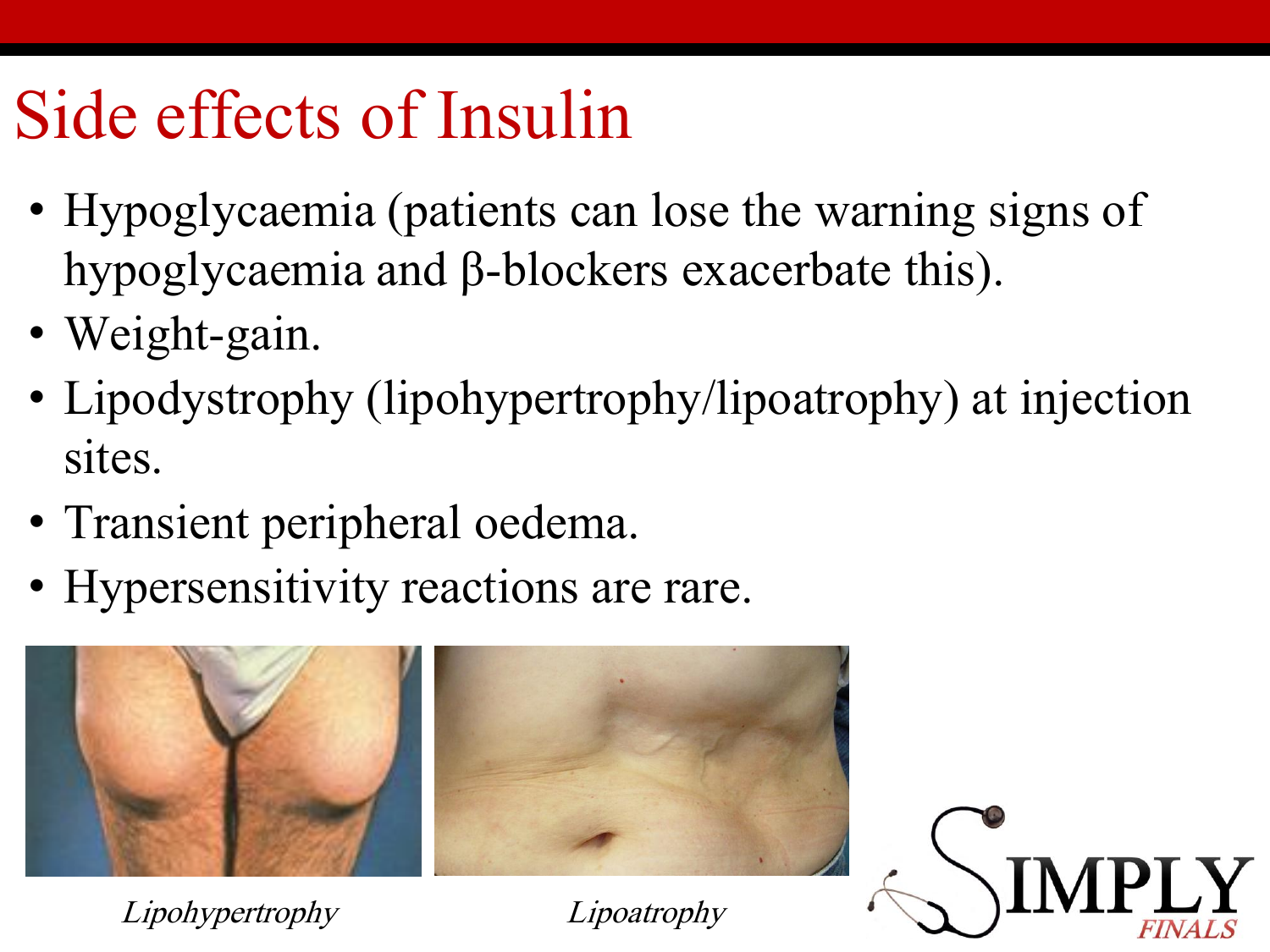#### Other considerations in Diabetes

#### Diet and Exercise

- Encourage a healthy, low fat diet. Modest weight loss can have profound impact on glucose control.
- The Glycaemic index is a measure of how quickly blood glucose levels rise after eating (GI of Glucose  $= 100$ ).
- Low glycaemic index foods are encouraged.
- Exercise increases insulin sensitivity

| <b>Low Glycemic Foods List</b>             | <b>Medium Glycemic Foods List</b>               | <b>High Glycemic Foods List</b>              | <b>Risk Factor Control</b>   |
|--------------------------------------------|-------------------------------------------------|----------------------------------------------|------------------------------|
| $0 - 55$                                   | $56 - 70$                                       | $70+$                                        | • Aspirin in those with high |
| Most non starchy vegetable <15             | Canned kidney beans 52                          | Bagel 72                                     |                              |
| Peanuts <15<br>Low-fat yogurt, no sugar<15 | Kiwifruit 52<br>Orange juice 52                 | Corn chips 72<br>Watermelon 72               | cardiovascular risk,         |
| Tomatoes 15                                | Banana 53                                       | Honey 73                                     |                              |
| <b>Cherries 22</b><br>Peas <sub>22</sub>   | Potato chips 54<br>Special K 54                 | Mashed potatoes 73<br>Cheerios 74            | consider statins and good    |
| Plum 24                                    | Sweet potato 54                                 | Puffed wheat 74                              |                              |
| Grapefruit 25                              | Brown Rice 54                                   | Doughnuts 75<br>French fries 76              | blood pressure control.      |
| Pearled barley 25<br>Peach 28              | Linguine 55<br>Oatmeal cookies 55               | Vanilla wafers 77                            |                              |
| Can peaches, natural juice 30              | Popcorn 55                                      | White bread 79                               | · Smoking Cessation.         |
| Soy milk 30<br>Baby lima beans 32          | Sweet corn 55<br>Muesli 5                       | Jelly beans 80<br>Pretzels 81                |                              |
| Fat-free milk 32                           | White rice 56                                   | Rice cakes 82                                |                              |
| Low-fat yogurt, with sugar 33              | Pita bread 57                                   | Mashed potatoes, instant 83<br>Cornflakes 84 |                              |
| Apple 36<br>Pear 36                        | Blueberry muffin 59<br>Bran muffin 60           | Baked potato 85                              |                              |
| Whole wheat spaghetti 37                   | Hamburger bun 61                                | Rice, instant 91                             |                              |
| Tomato soup 38<br>Carrots, cooked 39       | Ice cream 61<br>Canned apricots, light syrup 64 | French bread 95<br>Parsnips 97               | IMPLY                        |
| Apple juice 41                             | Macaroni and cheese 64                          | Dates 100                                    | <b>FINALS</b>                |
| All-Bran 42                                | Raisins 64                                      |                                              |                              |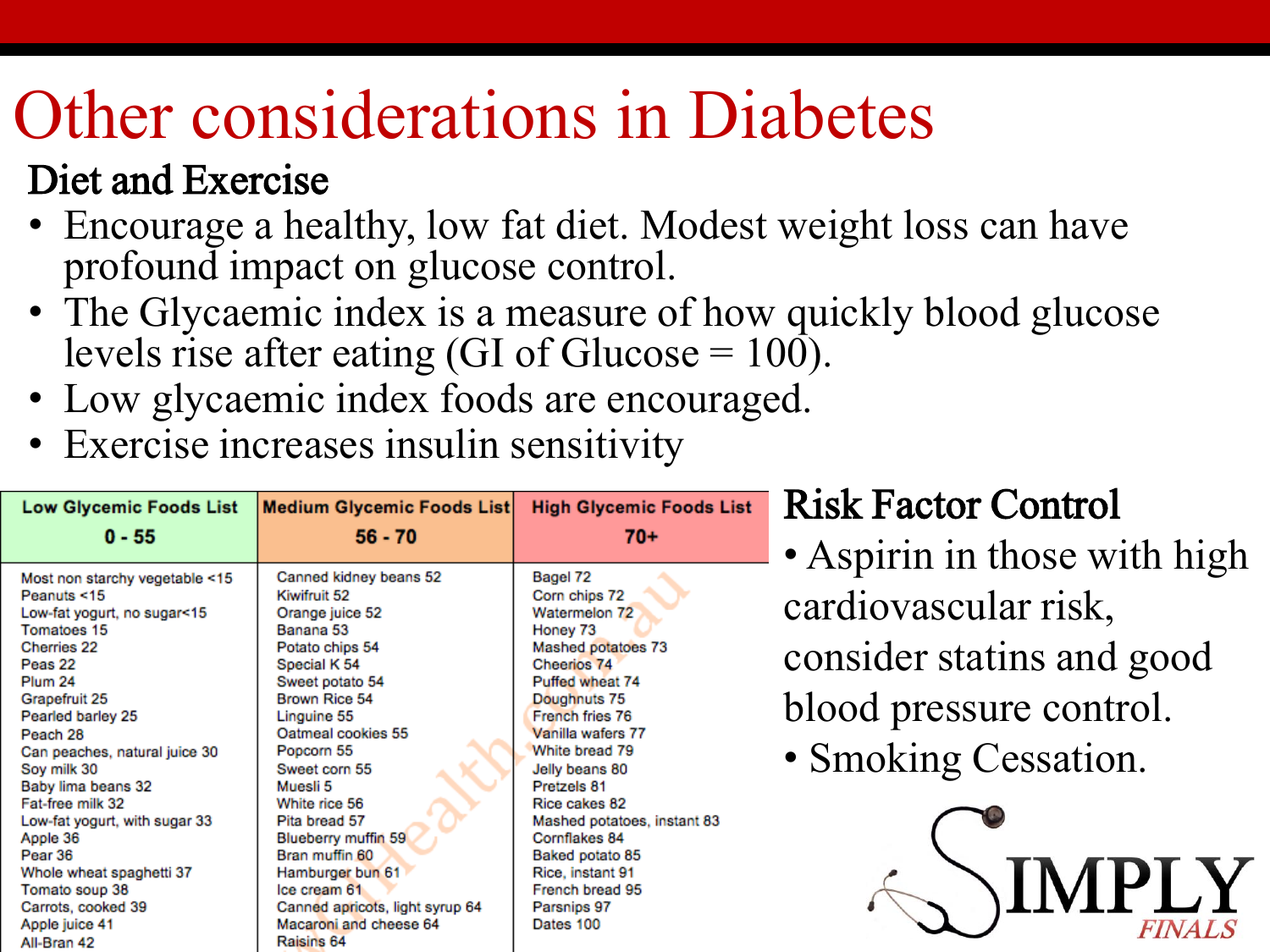### Other considerations in Diabetes

#### Driving

• Patients with diabetes may need to inform the DVLA. Requirements are stronger if on insulin and/or drive HGVs/Public Service vehicles



#### Pregnancy

- Metformin can be used but further control should be with insulin.
- There are risk of congenital malformation with poor control

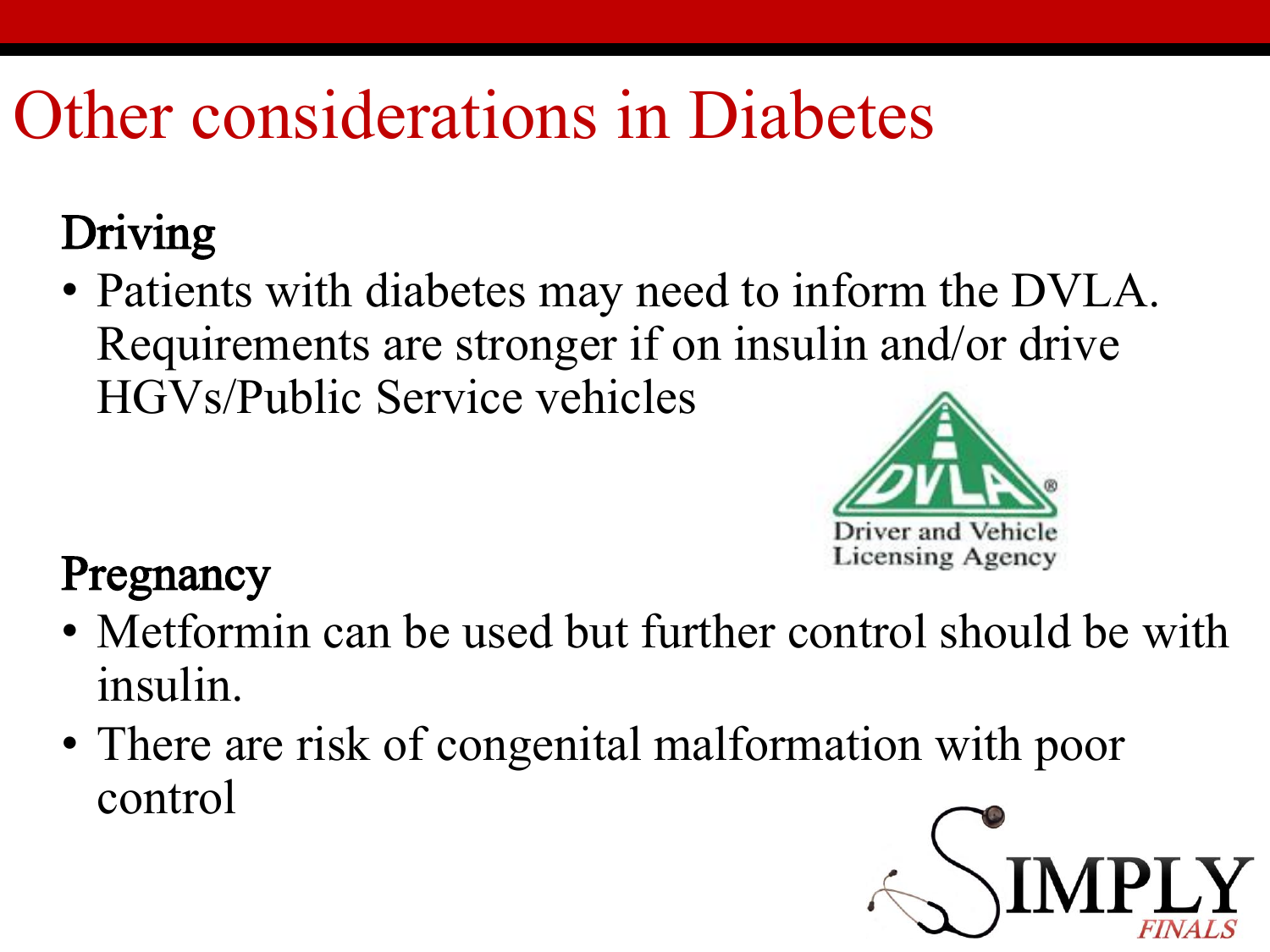# Summary

- Diabetes is a common condition which needs to be well controlled. Education is an important part of its management.
- Medications for insulin can be divided into the following categories:
	- Insulin Sensitising Drugs:
		- Metformin
		- Glitazones
	- Insulin Secretagogues:
		- Sulphonylureas
		- Meglitinides
	- Others:
		- Acarbose
		- *Incretins*
		- Amylin Analogues
		- Damaglifozin
	- Insulin Short/Intermediate/Long
- The choice of which medications and regimes are multi-factorial – involve the patient.